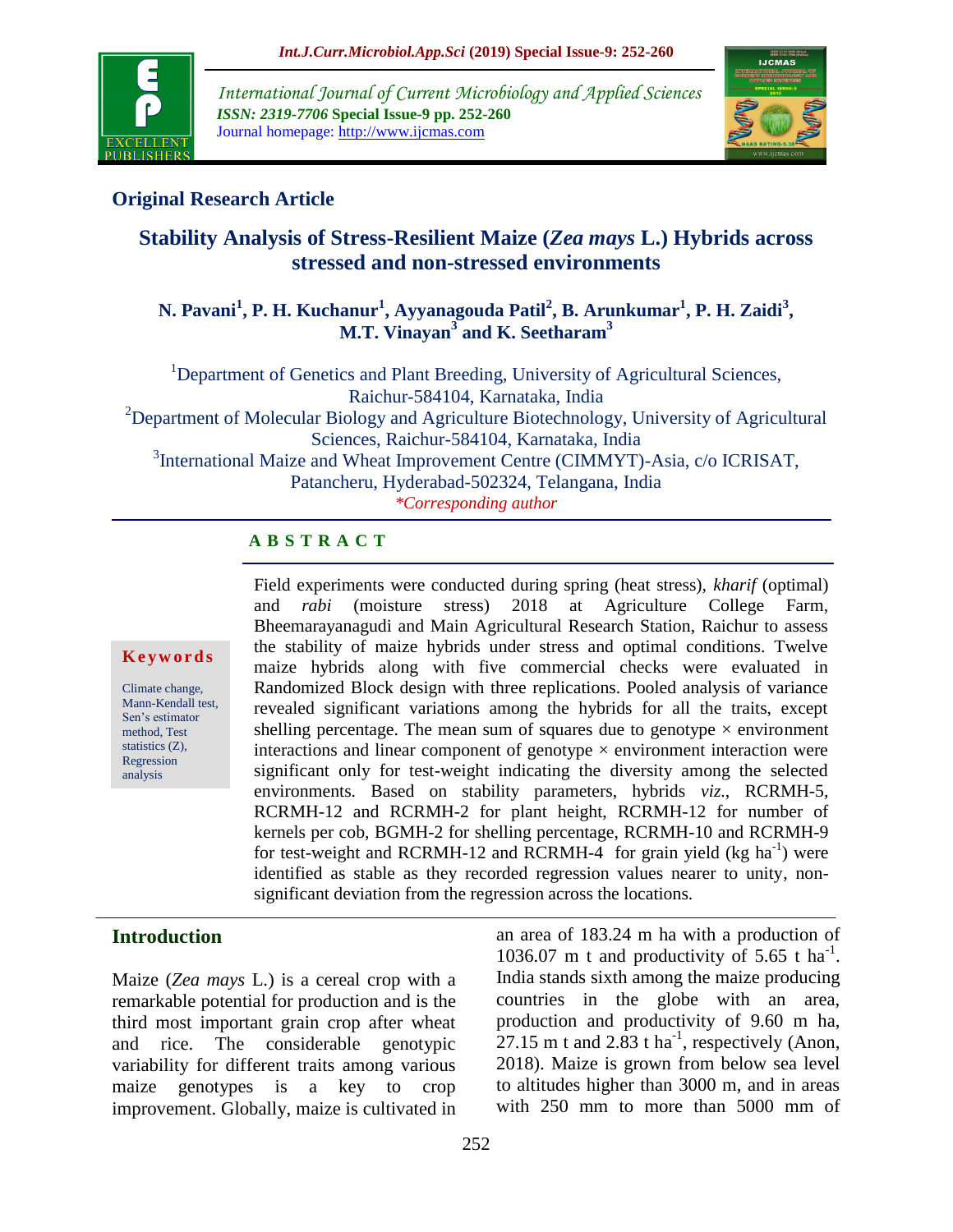rainfall per year and with a growing cycle ranging from 3 to 10 months.

The production process of maize is highly dependent on suitable environmental factors. Though maize is called queen of cereals, yet it encounters both abiotic and biotic stresses during its cultivation. Global climate change is imposing negative effects on agriculture and has resulted in severe rise in temperature, frequent heat waves, drought, floods, desertification and weather extremes (Anon., 2009) . Further, reduction in the availability and quality of arable land and water resources as well as frequent extreme weather can cause many different types of abiotic stresses, such as salinity, drought, and extreme temperatures (heat, cold, and freezing) [\(Krasensky and Jonak, 2012\)](https://www.frontiersin.org/articles/10.3389/fpls.2017.00290/full#B25).

Temperature is one of the most important environmental parameters affecting maize crop. Temperature stress can reduce maize quality and yield; and rise in temperature reduces its pollen viability and silk receptivity, resulting in poor seed set and reduced grain yield (Johnson, 2000). Extended exposure to temperature beyond 32.5°C would reduce pollen germination of many genotypes of maize to a zero level.

Each year, an average of 15 % to 20 % of the potential world maize production is lost due to heat and drought stresses (Lobell *et al.,*  2011). Further, temperature above  $30^{\circ}$ C reduces the final yield of maize by 1 per cent under favourable growing conditions and by 1.7 per cent under drought-stressed conditions (Lobell *et al*., [2011b\)](https://link.springer.com/article/10.1007/s00704-016-1931-6#CR28). An increase in temperature of 2 °C would reduce maize yields by 13 % while 20 % increase in intraseasonal variability reduced maize yields by only 4.2 % (Cairns *et al*., 2012).

Maize is very sensitive to water stress in the period, one week before flowering to two weeks after flowering. Drought during this period results in an easily measured increase in the anthesis-silking interval (ASI) as the silk emergence is delayed and also results in grain abortion. When the drought occurs at 75 per cent silking, grain yield loss to the extent of 53 per cent is noticed (Zaidi, 2007).

The University of Agricultural Sciences (UAS), Raichur is working in collaboration with CIMMYT (Asia), ICRISAT campus, Patancheru, Hyderabad, Telangana to identify abiotic stress tolerant maize hybrids for the Hyderabad-Karnataka region. Angadi *et al*. (2016) identified heat tolerant inbred lines *viz*., CI-4, CM-111, R-111 and YP- 58 that could be used as potential donors for the development of heat stress tolerant hybrids. Similarly, Gazala *et al.* (2017) identified good general combiners (VL101886, VL0556, VL1110175 and VL107) for flowering and plant height under heat stress. Archana *et al*. (2018) from their study identified the stable hybrids (VL062609 x VL128 and VL107 x VL1033) for grain yield under heat stress and also optimal conditions across India. Therefore, the present investigation was carried out with the objective of identifying the stable maize hybrid from among the recently developed abiotic stress hybrids for cultivation in Karnataka.

# **Materials and methods**

The experimental material consisted of 10 single cross hybrids, two three-way hybrids and five commercial hybrids as checks (Table 1). The evaluation of maize hybrids was carried out at two locations *viz*., Agriculture College Farm, Bheemarayanagudi (Karnataka) situated at 16° 44' N latitude and 76° 47' E longitude with an altitude of 458 m above mean sea level and Main Agricultural Research Station, Raichur (Karnataka) situated at 16° 15' N latitude and 77° 20' E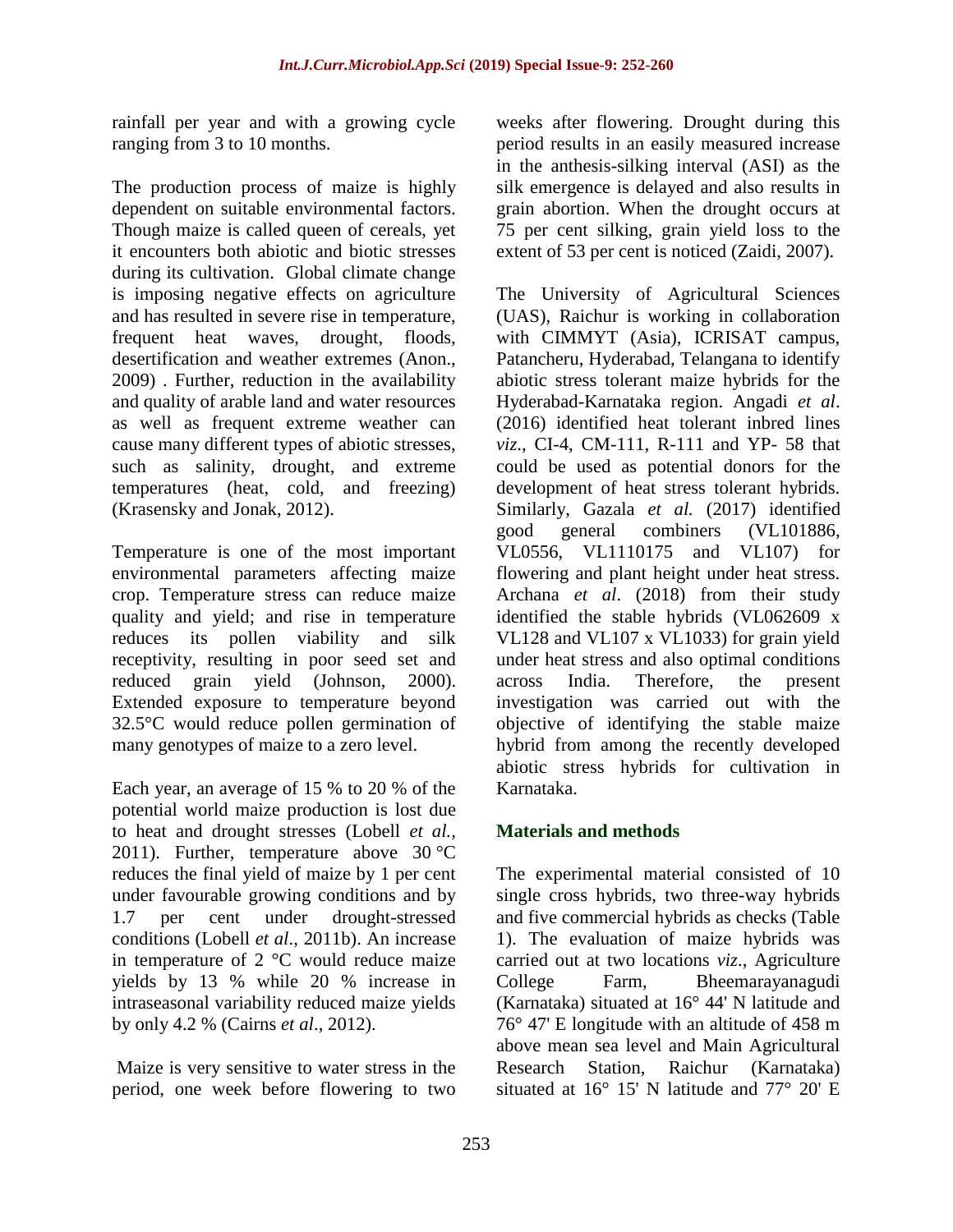longitude with an altitude of 389 m above mean sea level. The environments for evaluation included spring/summer and *kharif* seasons at Raichur and *kharif* and under managed drought condition (during post rainy season) at Bheemarayanagudi. The experiments were conducted in randomized block design with three replications at each location and season.

Each replicated entry had four rows of 4 m length. The genotypes were planted with a spacing of and 60 cm between the rows and 20 cm between plants. After thorough land preparation, furrows were opened and seeds were hand dibbled at the rate of two seed per hill and later thinned to retain one seedling per hill. The crop was applied with recommended dose of fertilizers (150 kg N, 75 kg  $P_2O_5$  and 40 kg  $K_2O$ ). One third of nitrogen and the entire dose of  $P_2O_5$ ,  $K_2O$ was applied as basal dose and one third nitrogen was applied as top dressing in at fourth week after sowing and the rest at sixth to seventh week after sowing. The recommended agronomic practices such as weeding, irrigation and other cultural practices were adopted timely to raise healthy crop at each location and season. The weather parameters recorded at Bheemarayanagudi and Raichur indicated that the experiments were under heat stress as the  $T_{\text{max}}$  and  $T_{\text{min}}$ recorded were above the values prescribed for the optimal growth of maize (Table 2).

#### **Data collection and analysis**

The following observations were recorded at each location *viz*., plant height (cm), number of kernels per cob, 100-grain weight (g) and shelling percentage were recorded on randomly selected five plants in each replication and the mean of five plants was computed. While, grain yield was recorded on plot basis and expressed in kg ha<sup>-1</sup>. The data was statistically analysed as per Eberhart

and Russel (1966) model which interprets the variance of regression deviations as a measure of cultivar stability and the liner regression coefficient (bi) as a measure of environmental index. The hybrids with b<sup>i</sup> value 1.0 are more stable. Whereas, a hybrid with  $b_i > 1.0$  is considered less than average stability and  $b_i < 1.0$  as greater than average stability.

#### **Results and Discussion**

Pooled analysis of variance for five characters over two environments and four environments are presented in the Table 3. Analysis of variance revealed significance of mean sum of squares due to environments and environments (Linear) for all the traits indicating the diversity among the chosen environments. Similarly, significant variations among the hybrids were observed for all the traits, except shelling percentage. Archana *et al*. (2018) reported significant genotype and environment effects for grain yield in maize under heat stress. The mean sum of squares due to genotype  $\times$ environment interactions and linear component of genotype  $\times$  environment interaction were significant only for testweight. Abera *et al.* (2004) reported significant year  $\times$  location effects for all the traits using different stability models. Pooled deviation was significant for all the characters, except shelling percentage indicating that the non-linear component of G  $\times$  E interaction was predominant.

The stability parameters  $viz.$ , mean  $(X)$ , regression coefficient (bi) and mean square deviation from regression line (S²di) were estimated for five traits and the results obtained are presented in the Table 4 and 5.

The average height of plant (cm) over different environments was 185.20 cm. Among the 16 genotypes, three genotypes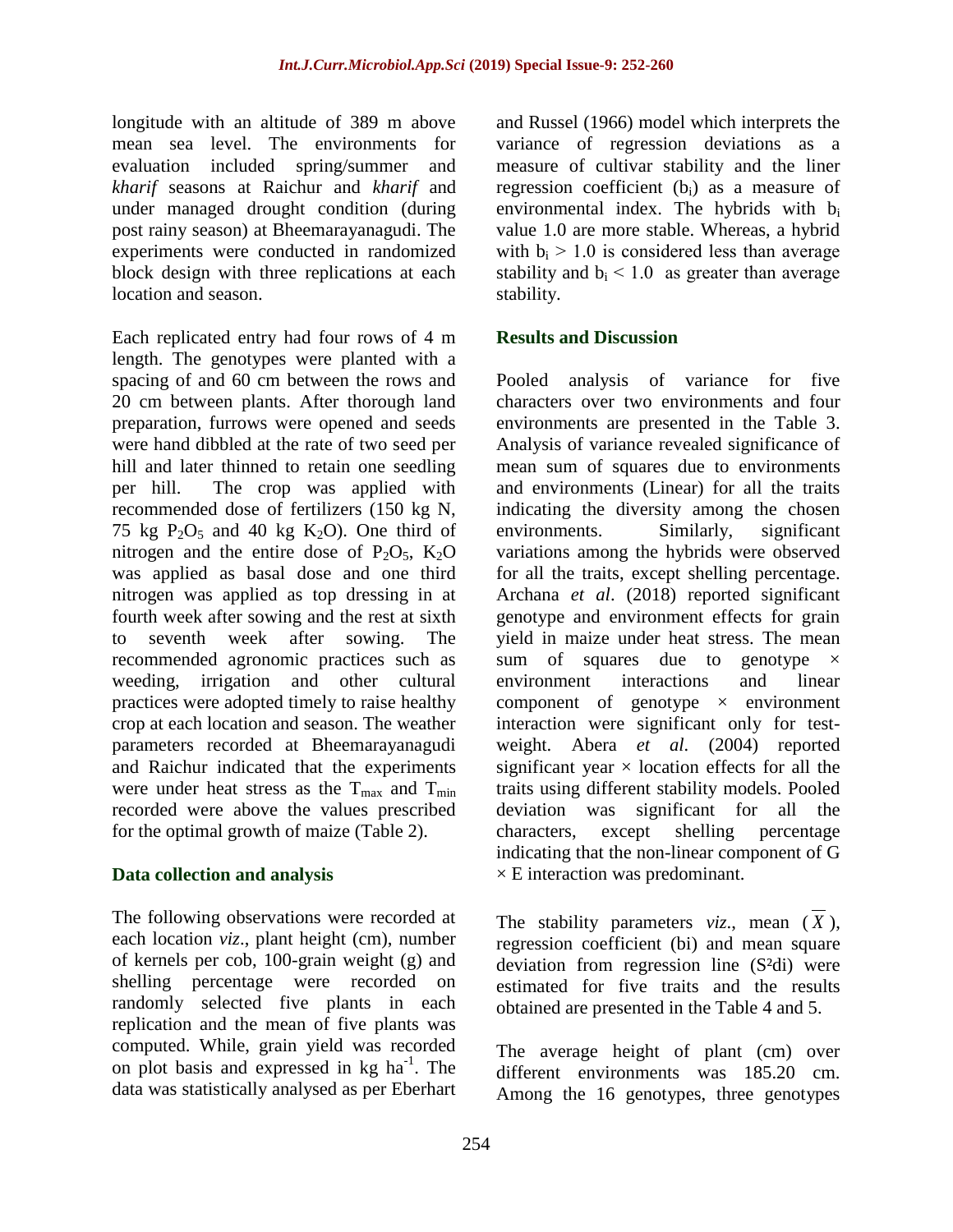*viz.,* BGMH-2, NK6240 and P3550 showed significant deviation from regression across the locations and seasons. The hybrid, RCRMH-5 was found stable for plant height across the location and adaptable to all environments. RCRMH-3 exhibited b<sub>i</sub> value less than unity and high mean, and thereby showed above average stability indicating the adaptability of this genotype to unfavourable environment. Three genotypes *viz.,* RCRMH-4, P3436 and P3550 exhibited below average stability by recording regression coefficient more than one with high mean indicating the adaptability of these hybrids to favourable environments. The results were in accordance with those reported by Archana *et al.* (2018) who evaluated 24 hybrids under heat stress across three locations and identified ZL132102 x VL1033 and VL1011 x VL1033 as stable hybrids for plant height (cm).

Hybrid RCRMH-12 was found stable for the traits, such as number of kernels per cob with high mean, regression coefficient near to unity and deviation from the regression nearer to zero. Three hybrids *viz.,* BGMH-1, RCRMH-5 and RCRMH-10 showed above average stability as they recorded  $b_i$  value less than unity with high mean, indicating the adaptability of these hybrids to unfavourable environments. Three hybrids *viz.,* RCRMH-13, P3550 and 900MG exhibited below average stability by recording regression coefficient (bi) more than unity and high mean indicating the adaptability of these hybrids to favourable environments.

The average 100-grain weight was 29.38 g over the locations and seasons. RCRMH-12 showed significant regression coefficient value while three hybrids *viz.,* RCRMH-14, RCRMH-3 and BGMH-1 showed significant deviation from regression. The hybrids, RCRMH-10 and RCRMH-9 had regression values nearer to unity and mean values were

greater than grand mean across the locations indicating their stability for test weight. Five genotypes *viz.,* RCRMH-3, RCRAMH-14, NK6240, P3436 and P3550 exhibited below average stability as they recorded regression coefficient more than unity with high mean indicating the adaptability of these genotypes to favourable environments. One hybrid (RCRMH-4) exhibited above average stability by recording regression coefficient less than unity and high mean indicating the adaptability of this hybrid to unfavourable environments. Similar results were reported by Sowmya *et al*. (2018) evaluated 20 maize hybrids over three environments for stability and the study revealed that genotype DMH 100-16 showed high mean along with regression coefficient more than unity (bi > 1) and mean deviation from the regression  $(S<sup>2</sup>di = 0)$  close to zero indicating that the hybrid could be specifically adapted to favorable environments. Further, it was revealed that the genotype DMH 100-13 was specifically adapted to poor environments for shelling percentage as indicated by its high mean, regression co-efficient less than unity and deviation from regression close to zero  $(S^2di = 0)$ .

Stability analysis for shelling percentage revealed that BGMH-2 was a stable across locations and seasons. Three genotypes *viz.,*  RCRMH-6, P3436 and 900MG exhibited above average stability as they recorded regression coefficient (bi) values less than unity and high mean indicating adaptability of these genotypes to unfavourable environment. Four hybrids *viz.,* BGMH-1, RCRMH-3, RCRMH-4 and P3550 exhibited below average stability by recording regression coefficient  $(b<sub>i</sub>)$  value more than unity and high mean indicating adaptability of these genotypes to favourable environment.

The hybrids *viz.,* RCRMH-12 and RCRMH-4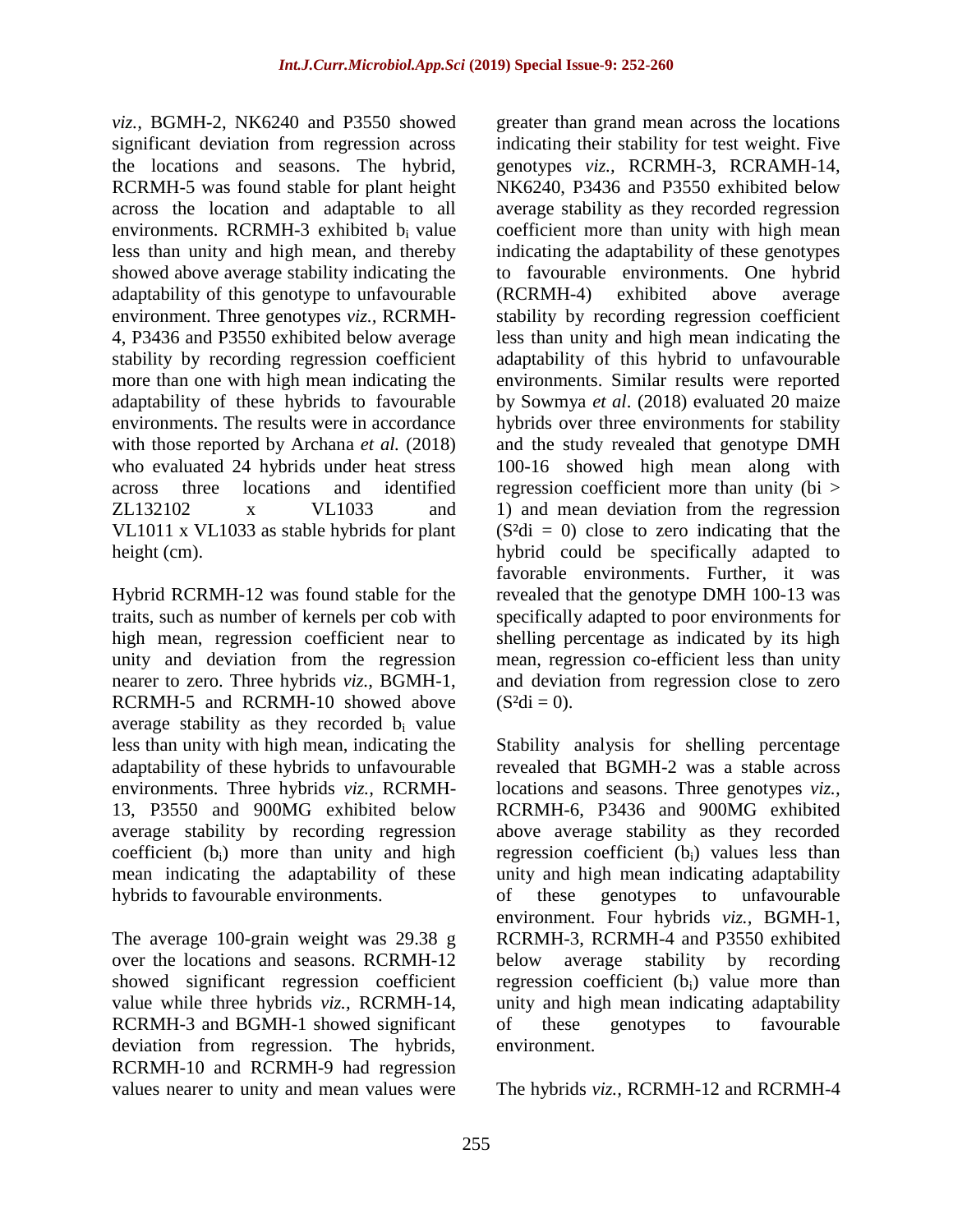were found stable across locations and environments for grain yield  $(kg ha<sup>-1</sup>)$ . Out of 16 hybrids, one genotype (RCRMH-14) exhibited above average stability as it recorded regression coefficient (b<sub>i</sub>) less than unity high mean indicating adaptability of these genotypes to unfavourable environment. Five hybrids *viz.,* RCRMH-6, 900MG, P3436, P3550 and RCRMH-2 exhibited below average stability with regression coefficient  $(b_i)$  more than unity and high mean indicating adaptability of these genotypes to favourable environment. Divya (2018) evaluated 64 hybrids under heat stress across locations identified that the hybrids *viz.*, ZH1673 (4.32 t ha<sup>-1</sup>), ZH16878  $(5.69 \text{ t} \text{ ha}^{-1})$ , ZH16930  $(4.58 \text{ t} \text{ ha}^{-1})$  and

ZH16900  $(3.26 \text{ tha}^{-1})$  as stable for grain yield per hectare.

The combination of drought and heat stress had a significantly greater detrimental effect on the growth and productivity of maize compared to each of stresses applied individually. The results of present investigation indicated that the hybrids *viz.,*  RCRMH-12 and RCRMH-4 were found stable and superior for grain yield and could be tested extensively across environments for their wide adaptation in diverse and stress prone ecological regions of the country for improving the productivity of stress prone areas.

| Sl. No.        | <b>Hybrids</b> | <b>Duration</b> | <b>Remarks</b>                                      |
|----------------|----------------|-----------------|-----------------------------------------------------|
|                | BGMH-1         | Medium          | Tolerant to drought                                 |
| $\overline{2}$ | BGMH-2         | Medium          | Tolerant to drought                                 |
| 3              | RCRMH-3        | Medium          | Tolerant to heat                                    |
| $\overline{4}$ | RCRMH-4        | Medium          | Tolerant to drought                                 |
| 5              | RCRMH-5        | Medium          | Tolerant to drought                                 |
| 6              | RCRMH-6        | Medium          | Tolerant to drought                                 |
| 7              | RCRMH-9        | Medium          | Tolerant to heat                                    |
| 8              | RCRMH-10       | Early           | Three way hybrid, tolerant to heat                  |
| 9              | RCRMH-11       | Early           | Three way hybrid, tolerant to heat                  |
| 10             | RCRMH-12       | Medium          | Tolerant to drought                                 |
| 11             | RCRMH-13       | Medium          | Tolerant to heat                                    |
| 12             | RCRMH-14       | Medium          | Tolerant to heat                                    |
|                | <b>Checks</b>  |                 |                                                     |
|                | 900MG          | Late            | High yielding hybrid from Monsanto Ltd              |
| $\overline{2}$ | NK6240         | Late            | High yielding hybrid from Syngenta Ltd              |
| 3              | P3436          | Late            | A drought tolerant hybrid from Pioneer Ltd          |
| $\overline{4}$ | P3550          | Late            | A drought and heat tolerant hybrid from Pioneer Ltd |
| 5              | RCRMH-2        | Medium          | A heat tolerant hybrid released by UAS, Raichur     |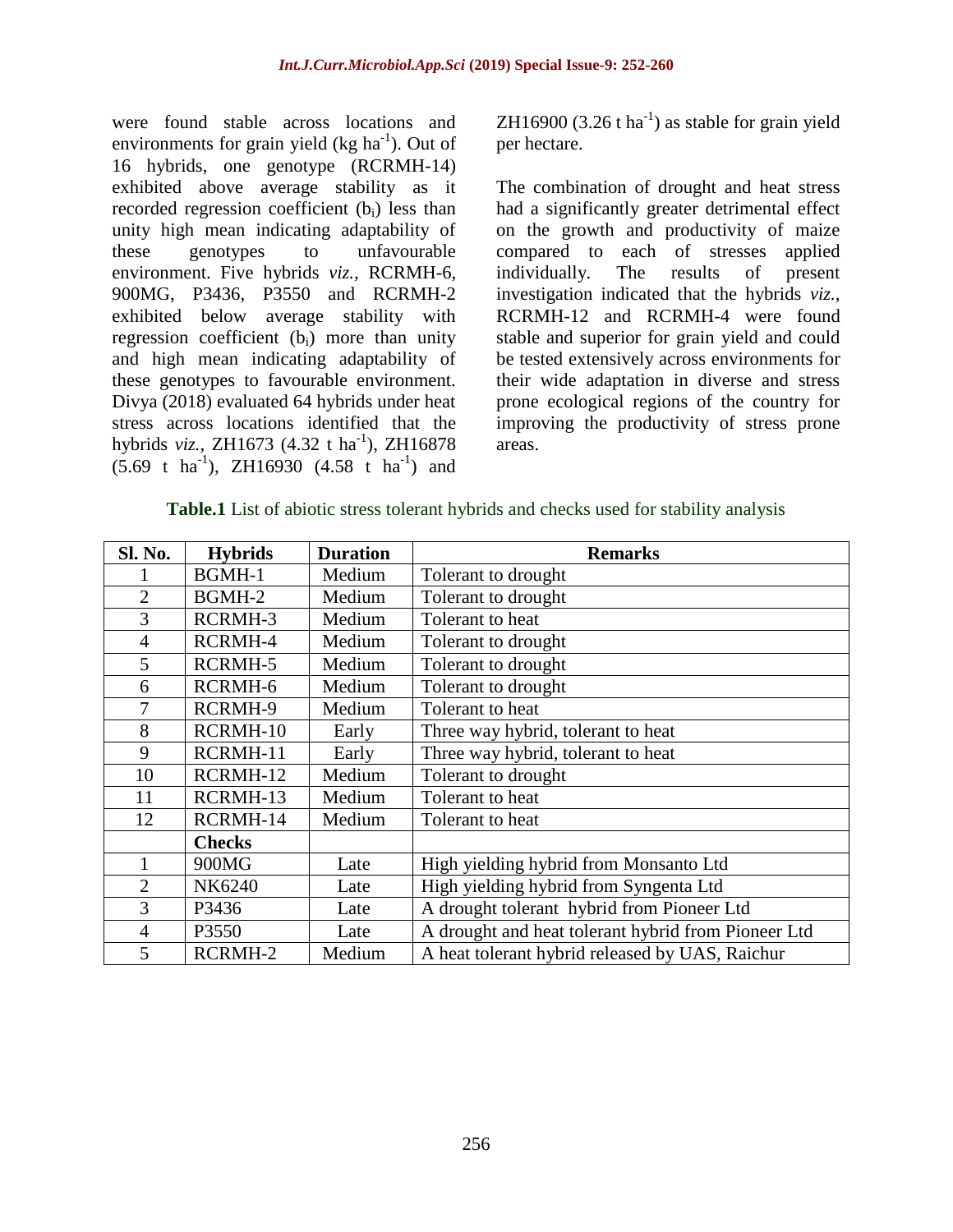| <b>Main Agricultural Research Station, Raichur</b>     |                           |                |                 |                          |  |  |  |  |  |
|--------------------------------------------------------|---------------------------|----------------|-----------------|--------------------------|--|--|--|--|--|
| <b>Months</b>                                          | Temperature $(^{0}C)$     |                | <b>Rainfall</b> | <b>Relative humidity</b> |  |  |  |  |  |
|                                                        | <b>Maximum</b>            | <b>Minimum</b> | (mm)            | $(\%)$                   |  |  |  |  |  |
| March                                                  | 37.1                      | 22.9           | 0.0             | 41.9                     |  |  |  |  |  |
| April                                                  | 39.1                      | 26.5           | 4.4             | 42.2                     |  |  |  |  |  |
| May                                                    | 39.3                      | 27.5           | 14.2            | 49.1                     |  |  |  |  |  |
| June                                                   | 35.6                      | 25.1           | 8.8             | 60.1                     |  |  |  |  |  |
| July                                                   | 35.5                      | 23.9           | 31.6            | 67.0                     |  |  |  |  |  |
| August                                                 | 32.5                      | 23.2           | 52.5            | 70.8                     |  |  |  |  |  |
| September                                              | 33.5                      | 23.2           | 77.1            | 65.0                     |  |  |  |  |  |
| October                                                | 33.4                      | 21.6           | 27.5            | 58.6                     |  |  |  |  |  |
| November                                               | 32.2                      | 19.8           | 0.0             | 51.4                     |  |  |  |  |  |
| December                                               | 30.4                      | 18.5           | 0.0             | 62.1                     |  |  |  |  |  |
| <b>Agricultural Research Station, Bheemarayanagudi</b> |                           |                |                 |                          |  |  |  |  |  |
| <b>Months</b>                                          | Temperature $(^{\circ}C)$ |                | <b>Rainfall</b> | <b>Relative humidity</b> |  |  |  |  |  |
|                                                        | <b>Maximum</b>            | <b>Minimum</b> | (mm)            | $(\%)$                   |  |  |  |  |  |
| July                                                   | 35.0                      | 23.0           | 39.6            | 67.2                     |  |  |  |  |  |
| August                                                 | 31.5                      | 22.6           | 46.6            | 72.2                     |  |  |  |  |  |
| September                                              | 33.2                      | 22.1           | 62.4            | 68.6                     |  |  |  |  |  |
| October                                                | 34.6                      | 20.0           | 9.6             | 62.2                     |  |  |  |  |  |
| November                                               | 34.0                      | 17.7           | 0.0             | 61.9                     |  |  |  |  |  |
| December                                               | 31.6                      | 16.7           | 0.0             | 59.5                     |  |  |  |  |  |
| January $(2019)$                                       | 32.0                      | 14.1           | 0.0             | 50.8                     |  |  |  |  |  |
| February (2019)                                        | 35.0                      | 17.3           | 0.0             | 42.1                     |  |  |  |  |  |

**Table.2** Meteorological data recorded during cropping period (2018) at MARS, Raichur and Agricultural College Farm, B'gudi

**Table.3** Pooled analysis of variance for stability analysis (Eberhart and Russell, 1966) in maize over two locations and four environments

| <b>Source of variation</b> | df  | <b>Plant height</b><br>(cm) | Number of<br>kernels per<br>cob | <b>Test</b><br>weight $(g)$ | <b>Shelling</b><br>percentage | <b>Grain yield</b><br>$(kg ha^{-1})$ |
|----------------------------|-----|-----------------------------|---------------------------------|-----------------------------|-------------------------------|--------------------------------------|
| Rep within Env             | 8   | 321.84                      | 966.30                          | 2.88                        | 22.59                         | 1344830.53                           |
| Genotypes                  | 15  | 338.05*                     | 6710.56**                       | 38.46**                     | 17.68                         | 3051448.71**                         |
| $Env.+(Gen*Env.)$          | 48  | 2460.43**                   | 11271.73**                      | 39.84**                     | 30.49                         | 5450253.45**                         |
| Environments               | 3   | 37144.07**                  | 146630.46**                     | 477.8**                     | $171.20**$                    | 72053910.44**                        |
| Genotypes * Env.           | 45  | 148.18                      | 2247.81                         | $10.64**$                   | 21.11                         | 1010009.65                           |
| Environments (Lin.)        |     | 111432.21**                 | 439891.40**                     | 1433.43**                   | 513.62**                      | 216161731.33**                       |
| Genotypes* Env.(Lin.)      | 15  | 116.90                      | 2190.15                         | $23.02**$                   | 22.44                         | 1334486.85                           |
| Pooled Deviation           | 32  | 153.59**                    | 2134.35**                       | $4.18**$                    | 19.16                         | 794785.36*                           |
| Pooled Error               | 120 | 72.46                       | 956.31                          | 2.19                        | 16.12                         | 471030.10                            |
| <b>Total</b>               | 63  | 1955.10                     | 10185.73                        | 39.51                       | 27.44                         | 4879109.46                           |

\* and \*\* indicate significant at 0.05 and 0.01 levels of probability, respectively.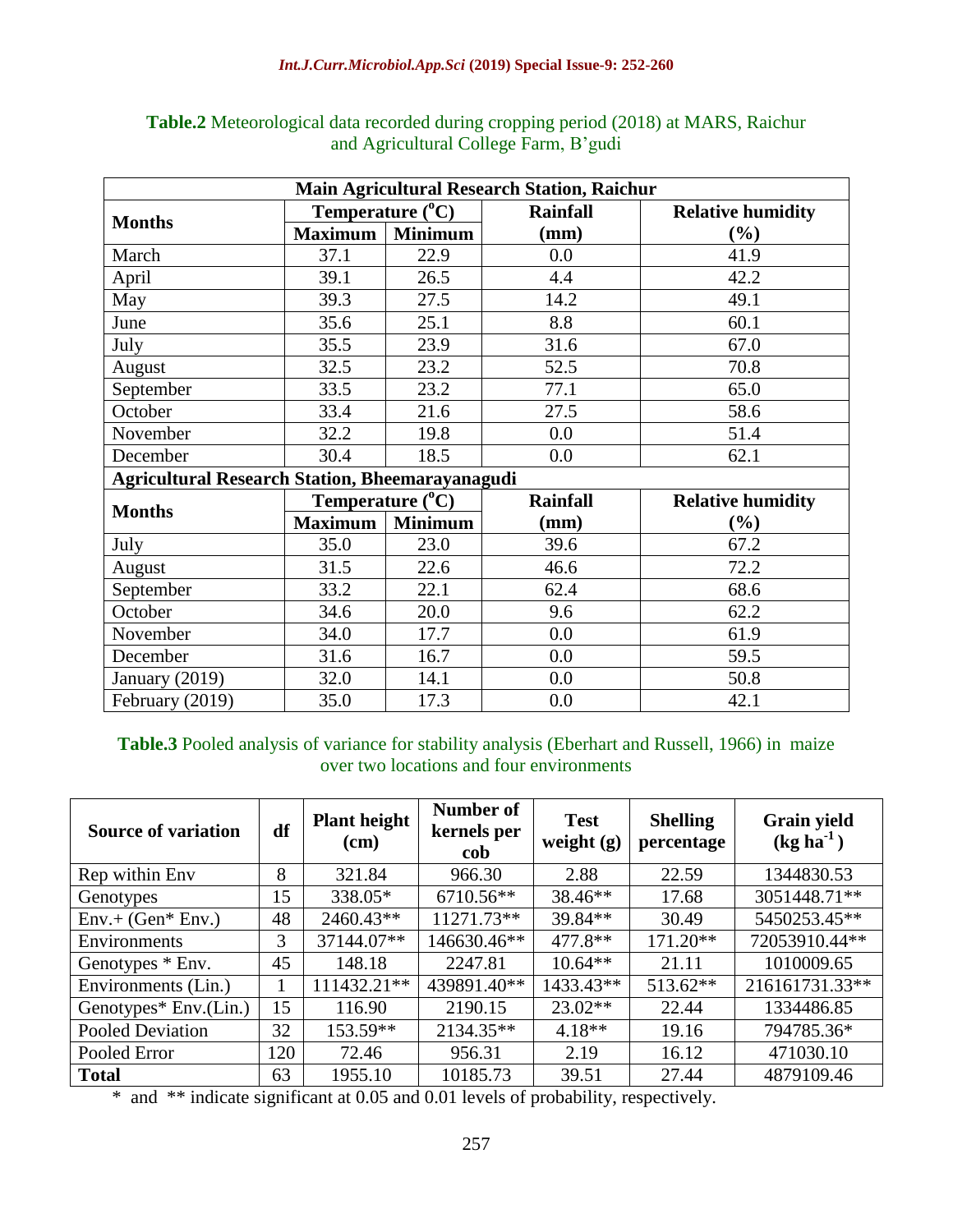| <b>Genotypes</b> | Plant height (cm) |                  |                 | <b>Number of kernels</b><br>per cob |                  |                 | Test weight $(g)$ |         |           |
|------------------|-------------------|------------------|-----------------|-------------------------------------|------------------|-----------------|-------------------|---------|-----------|
|                  | <b>Mean</b>       | $\mathbf{b}_{i}$ | $S^2d_i$        | <b>Mean</b>                         | $\mathbf{b}_{i}$ | $S^2d_i$        | <b>Mean</b>       | $bi$    | $S^2d_i$  |
| BGMH-1           | 176.30            | 1.10             | $-43.50$        | 486.80                              | 0.76             | $-838.60$       | 26.66             | $-0.11$ | $9.28**$  |
| BGMH-2           | 171.50            | 0.95             | 187.50 *        | 435.40                              | 0.93             | 1218.70         | 28.91             | 1.57    | $-0.34$   |
| RCRMH-3          | 191.30            | 0.87             | $-75.80$        | 425.00                              | 1.07             | 5074.40<br>**   | 34.78             | 1.30    | $7.55*$   |
| RCRMH-4          | 187.60            | 1.04             | $-61.40$        | 437.60                              | 0.97             | $-518.60$       | 31.72             | 0.76    | 0.03      |
| RCRMH-5          | 185.70            | 1.00             | 55.40           | 507.30                              | 0.75             | 4504.10<br>$**$ | 22.50             | 0.90    | $-2.03$   |
| RCRMH-6          | 180.50            | 1.23             | $-19.30$        | 544.20                              | 0.96             | 5351.20<br>$**$ | 25.81             | 1.54    | $-0.17$   |
| RCRMH-9          | 180.90            | 1.04             | $-59.80$        | 432.10                              | 1.03             | $-104.70$       | 31.04             | 0.91    | $-1.67$   |
| RCRMH-10         | 171.80            | 0.81             | 150.60          | 473.60                              | 0.45             | 829.60          | 30.66             | 0.90    | 0.29      |
| RCRMH-12         | 201.90            | 0.99             | $-69.00$        | 480.20                              | 0.95             | $-823.70$       | 29.26             | $0.40*$ | $-1.52$   |
| RCRMH-13         | 185.20            | 0.84             | $-59.40$        | 497.40                              | 1.21             | 1760.50         | 27.05             | 0.26    | 2.32      |
| RCRMH-14         | 175.80            | 0.89             | 85.70           | 411.30                              | 0.98             | 128.40          | 30.45             | 1.83    | $6.46*$   |
| <b>Checks</b>    |                   |                  |                 |                                     |                  |                 |                   |         |           |
| 900MG            | 182.50            | 0.94             | $-36.60$        | 521.90                              | 1.35             | $-470.60$       | 26.62             | 0.83    | 2.96      |
| <b>NK6240</b>    | 184.50            | 0.82             | 547.80<br>$***$ | 439.50                              | 1.01             | $-681.70$       | 31.33             | 1.28    | 0.24      |
| P3436            | 200.50            | 1.14             | 70.40           | 450.80                              | 1.20             | 1310.30         | 29.66             | 1.18    | $-1.63$   |
| P3550            | 192.30            | 1.17             | 376.20<br>$**$  | 497.30                              | 1.66             | 1559.90         | 29.91             | 1.20    | $10.76**$ |
| RCRMH-2          | 194.20            | 1.08             | $-0.20$         | 410.70                              | 0.66             | 538.80          | 33.76             | 1.20    | $-1.44$   |
| Grand mean       | 185.20            |                  |                 | 465.70                              |                  |                 | 29.38             |         |           |

**Table.4** Stability parameters of hybrids for plant height (cm), number of kernels per cob and test weight (g) under different environments

\* and \*\* indicate significant at 0.05 and 0.01 levels of probability, respectively.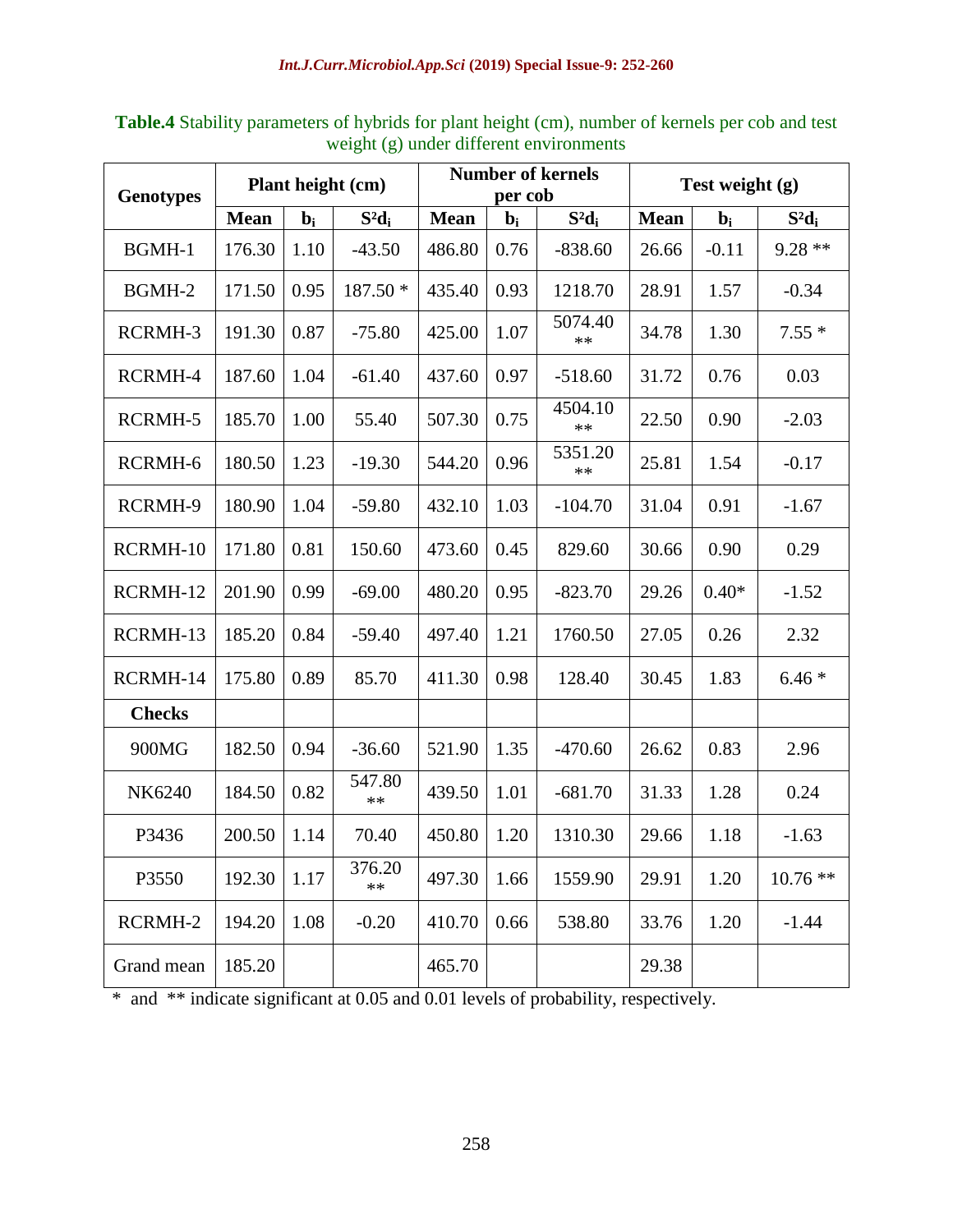|                  |             | <b>Shelling percentage</b> |           | Grain yield $(kg ha-1)$ |       |                    |  |
|------------------|-------------|----------------------------|-----------|-------------------------|-------|--------------------|--|
| <b>Genotypes</b> | <b>Mean</b> | $bi$                       | $S^2d_i$  | <b>Mean</b>             | $bi$  | $S^2d_i$           |  |
| BGMH-1           | 88.49       | 3.30                       | 181.96 ** | 6117.50                 | 0.84  | 228763.90          |  |
| BGMH-2           | 83.66       | 0.80                       | $-2.12$   | 5795.70                 | 0.80  | 654955.60          |  |
| RCRMH-3          | 84.24       | 1.76                       | 5.55      | 6905.68                 | 0.96  | 766420.20          |  |
| RCRMH-4          | 83.21       | 1.25                       | $-14.69$  | 8083.00                 | 1.04  | 571960.60          |  |
| RCRMH-5          | 80.44       | $-0.23$                    | $-12.72$  | 6292.00                 | 0.80  | 75371.40           |  |
| RCRMH-6          | 83.23       | 0.29                       | $-4.22$   | 7439.80                 | 1.35  | $-180570.20$       |  |
| RCRMH-9          | 81.31       | 1.65                       | $-9.62$   | 6216.80                 | 0.33  | 484225.60          |  |
| RCRMH-10         | 82.35       | 1.00                       | $-14.62$  | 6386.80                 | 0.83  | $-310944.20$       |  |
| RCRMH-12         | 80.57       | 1.12                       | $-15.17$  | 8353.30                 | 1.00  | 183177.50          |  |
| RCRMH-13         | 80.15       | $0.01*$                    | $-15.58$  | 6553.90                 | 0.73  | 221731.40          |  |
| RCRMH-14         | 81.41       | 0.90                       | $-9.87$   | 7627.50                 | 0.76  | $-403469.50$       |  |
| <b>Checks</b>    |             |                            |           |                         |       |                    |  |
| 900MG            | 84.12       | 0.46                       | $-10.77$  | 7776.10                 | 1.48* | $-512646.30$       |  |
| NK6240           | 81.18       | 0.88                       | $-11.61$  | 7186.70                 | 0.95  | 84074.60           |  |
| P3436            | 82.72       | 0.26                       | $-10.78$  | 8422.30                 | 1.46  | -355088.50         |  |
| P3550            | 83.13       | 1.47                       | $-14.79$  | 7823.09                 | 1.40  | 3153113.40<br>$**$ |  |
| RCRMH-2          | 80.46       | 1.00                       | 1.32      | 8289.30                 | 1.21  | $-371514.40$       |  |
| Grand mean       | 82.54       |                            |           | 7204.34                 |       |                    |  |

Table.5 Stability parameters of hybrids for shelling percentage and grain yield (kg ha<sup>-1</sup>) under different environments

\* and \*\* indicate significant at 0.05 and 0.01 levels of probability, respectively.